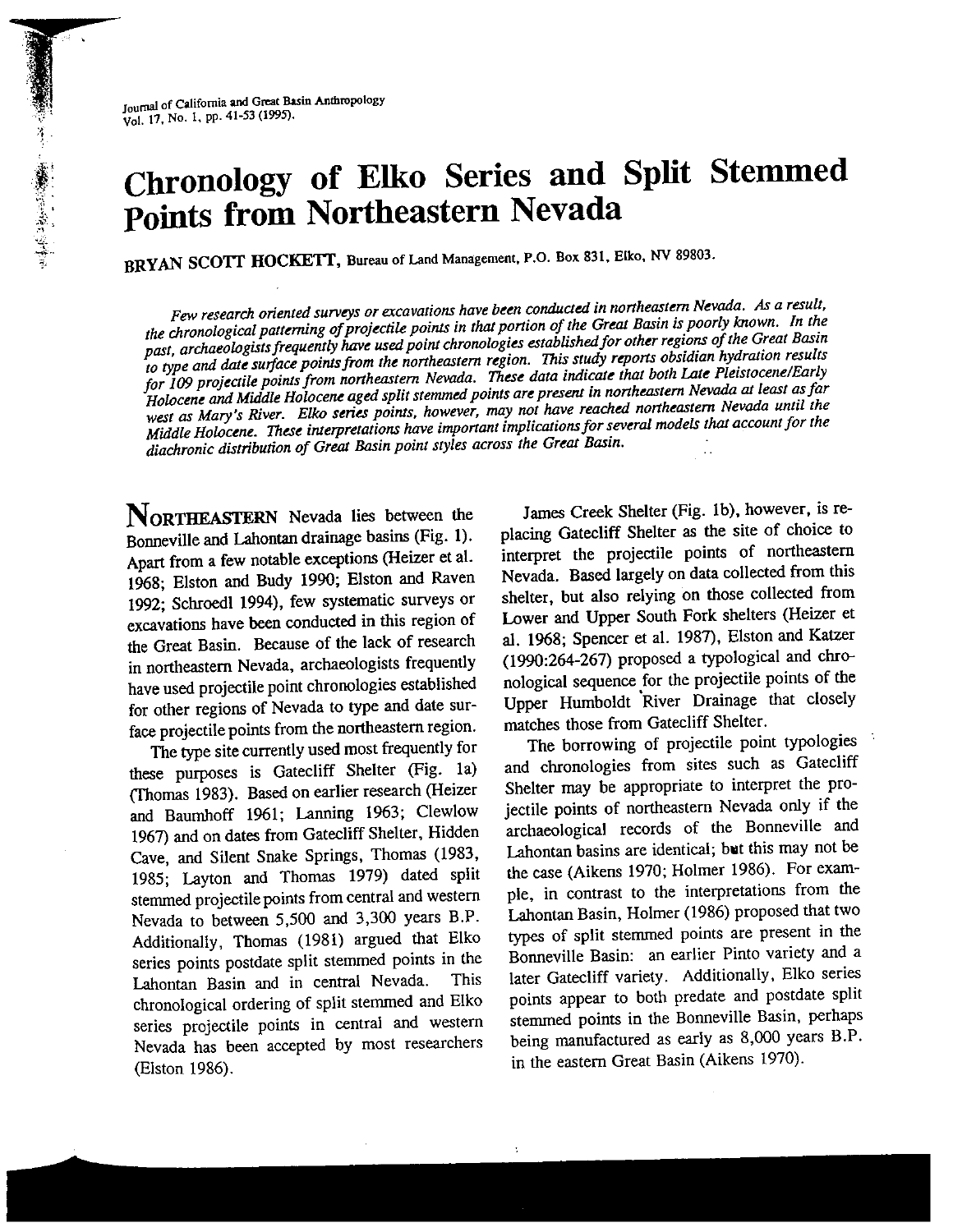## <sup>42</sup> JOURNAL OF CALIFORNIA AND GREAT BASIN ANTHROPOLOGY



Fig. 1. Key sites mentioned in the text: (a) Gateeliff Shelter; (b) James Creek Shelter; (e) Browns Bench; (d) northern Independence Valley; (e) Long Valley; (f) Ruby Valley; (g) Dry Susie Creek; (h) Town Creek Site; (i) Pilot Creek Valley-Toano Range; (j) Badger Spring.

the contribution of the control of

 $\mathfrak{f}$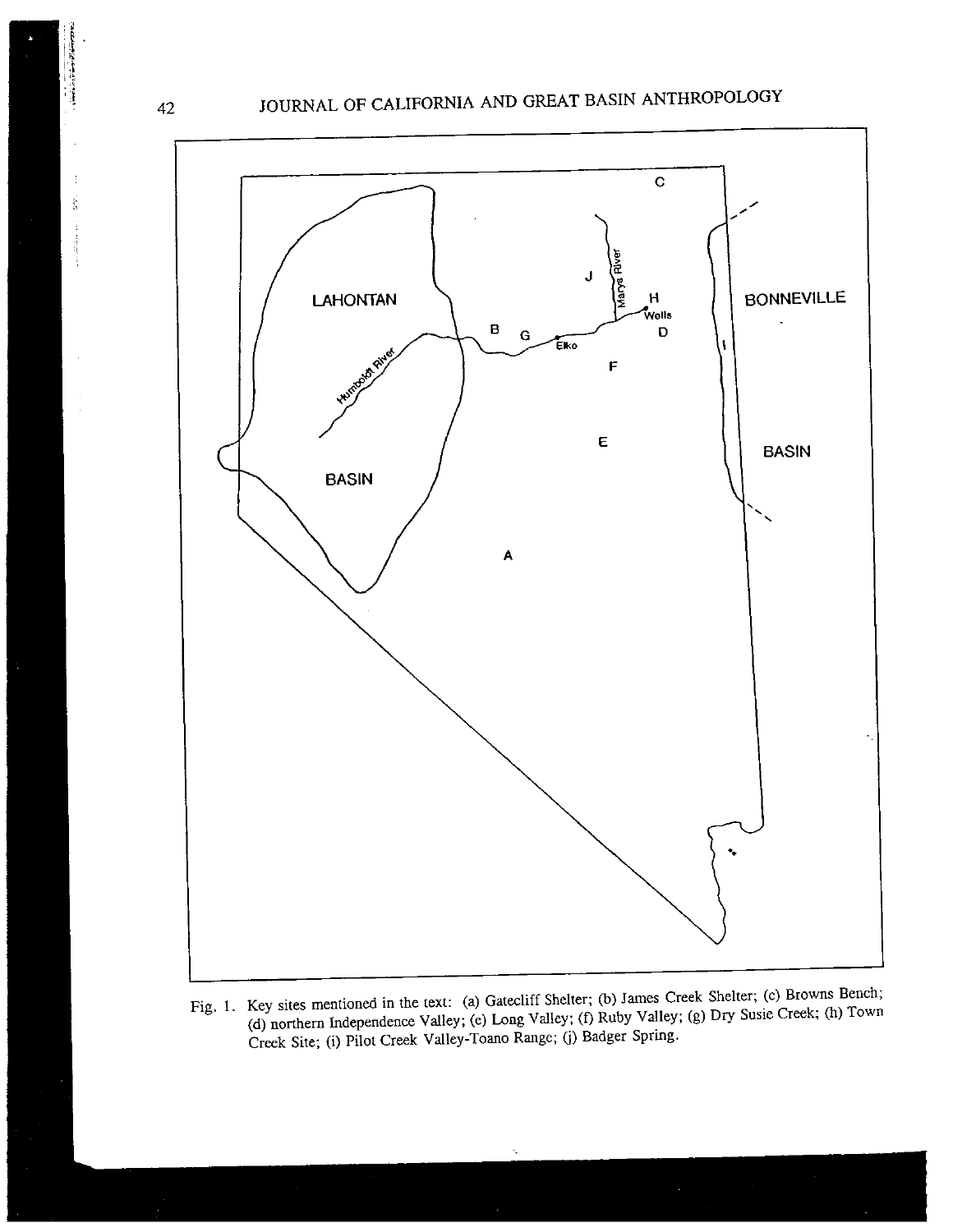With these interpretations in mind, and con sidering that much of northeastern Nevada lies between the Bonneville and Lahontan basins, this paper addresses two related questions: (1) do Elko series points postdate split stemmed points in northeastern Nevada? and (2) do the split stemmed points in northeastern Nevada chronologically match those from the Bonneville Basin or those from the Lahontan Basin?

In order to address these questions, previous obsidian hydration dating (OHD) of artifacts man ufactured from Browns Bench obsidian was re viewed in published and unpublished reports, and new OHD results were obtained from 96 projectile points recovered from over 50 different sites located in northeastern Nevada. These data indicate that the chronology of split stemmed and Elko series projectile points throughout much of northeastern Nevada does not match those from either the Bonneville or the Lahontan basins.

#### "LONG" AND "SHORT" CHRONOLOGIES

Warren (1980), Thomas (1981), Holmer (1986), Jenkins (1987), and Vaughan and Warren (1987), among others, have reviewed the historical development of the so-called long and short chronologies exhibited by the Bonneville and Lahontan basins, respectively. The debate centers on the age of Elko series and split stemmed pro jectile points. A complete review of the debate is beyond the scope of this paper, but a brief sum mary is in order.

Elko series points are found throughout the Great Basin. Yet these points, and in particular Elko Corner-notched points, may be as much as 5,000 years older in the Bonneville Basin than they are in the Lahontan Basin (Aikens 1970; Thomas 1981). Sites such as Danger Cave and Hogup Cave indicate that Elko Corner-notched points first appeared in the Bonneville Basin by 8,000 years B.P. (Jennings 1957; Aikens 1970). In contrast, sites such as Gatecliff Shelter indicate that Elko points first appeared near the Lahontan Basin about 3,300 years B.P., and at least 2,000

I

years after the first appearance of split stemmed points in the region (Thomas 1981, 1983). Flen niken and Wilke (1989), however, argued that Elko Corner-notched and Northern Side-notched points are the prototypes for all other dart styles in the Great Basin, and therefore the long chronology applies to both the western and eastern Great Basin.

The split stemmed problem is more complex. Danger Cave and Hogup Cave, for example, each contained split stemmed and shouldered projectile points. Many of these points appear to be mor phologically similar to the Pinto points defined earlier from the Pinto Basin sites (Amsden 1935), the Stahl site (Harrington 1957), and from south ern California (Rogers 1939). Additionally, the split stemmed and shouldered points from the Mojave Desert and from the Bonneville Basin appear to be roughly contemporaneous with one another. In both regions, split stemmed points date to at least 8,000 years B.P. (Jennings 1957; Aikens 1970; Jenkins 1987; Pryor 1994; Schroth 1994).

Thomas (1981, 1983), however, found pro jectile points in Monitor Valley and in other areas of the western Great Basin that seemed to resem ble morphologically the Pinto points from Cali fornia and from the Bonneville Basin. Thomas (1981) called these split stemmed and cornernotched points Gatecliff, and dated them between 5,500 and 3,300 years B.P.

Thomas (1981:22-23) placed the split stemmed points from California into his Gatecliff type, but he did not specify whether split stemmed points from the Bonneville Basin should also be subsumed under the Gatecliff type. Conversely, Jenkins (1987), Vaughan and Warren (1987), and Schroth (1994) argued that split stemmed points from the Mojave Desert of California are morphologically and chronologically distinct from the split stemmed points of central and western Nevada. Additionally, Holmer (1986) argued that the majority of split stemmed points from the Bonneville Basin are morphologically and chrono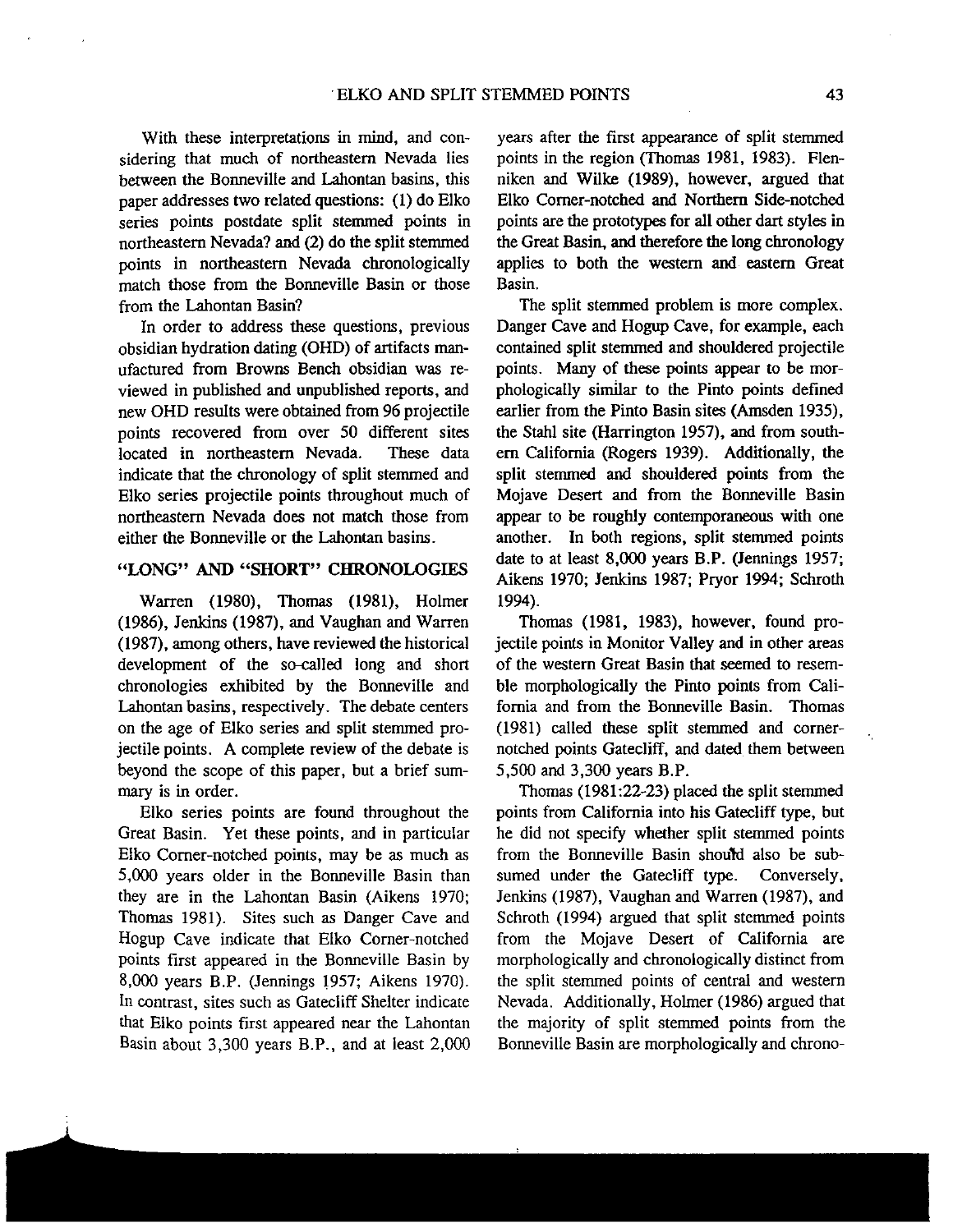<sup>44</sup> JOURNAL OF CALIFORNIA AND GREAT BASIN ANTHROPOLOGY

logically distinct from the split stemmed points of central and western Nevada.

Typing the split stemmed points from north eastern Nevada as Pinto, Gatecliff, or <sup>a</sup> new type not ye<sup>t</sup> defined is not the focus of this paper. The problem addressed here is that although split stemmed points are found in both the Lahontan and Bonneville basins, the eastern split stemmed points may be as much as 3,000 years older than<br>those in central and western Nevada. Because those in central and western Nevada. northeastern Nevada lies between the Bonneville and Lahontan basins, an important question is: Were the split stemmed points from northeastern Nevada manufactured only during the Middle and Late Holocene, or were some of them man ufactured earlier during the Early Holocene or Late Pleistocene (Early Holocene [10,000 to 7,500 B.P.], Middle Holocene [7,500 to 4,500 B.P.J, Late Holocene [4,500 B.P. to present]; after Grayson 1993:233-276)?

#### METHODS

This study attempts to build a relative chronology of Elko series and split stemmed projectile points from northeastern Nevada by utilizing OHD. The strengths and weaknesses of OHD have been discussed elsewhere (Friedman and Smith 1960; Jackson 1984; Beck and Jones 1995). As noted by Beck and Jones (1995:52), temper ature and relative humidity are two of the main controlling factors in any attempt to use OHD. The ambiguity involved in OHD research, including differential rate of development of rinds that result from differences in temperature, air and soil moisture content, and origin and chemical sig nature of specific <sup>g</sup>lasses (Hughes and Smith 1993), precludes assigning absolute dates to pro jectile points based on hydration rind thickness. As <sup>a</sup> result, the questions that <sup>a</sup> researcher at tempts to answer using OHD must be of corre sponding specificity (see also Beck and Jones 1995:52). It would be methodologically unsound to attempt to discern, for example, whether Elko series points are 8,000 years old or 3,000 years

old in northeastern Nevada using OHD. OHD may indicate, however, whether Elko points dis <sup>p</sup>lay <sup>a</sup> recent or ancient chronology in north eastern Nevada. OHD studies may also be able to discern if one point style predates, is roughly contemporaneous with, or postdates other point styles. With this in mind, OHD may become an effective tool for the relative dating of surface artifacts and assemblages (Beck and Jones 1995: 71).

All of the projectile points analyzed in this study were most likely manufactured from Browns Bench (BB) obsidian (Fig. ic). The artifacts were sourced to the BB area based on the close proximity of the artifacts to the RB source area, and on relatively rare and unique visual attributes of the <sup>g</sup>lass. BB obsidian is <sup>a</sup> very dull, opaque <sup>g</sup>lass. In contrast to most other obsidians, light does not readily penetrate <sup>g</sup>lass from the BB area, even through thin sections of the material.

Artifacts manufactured from BB obsidian were chosen for analysis because the BB area is the largest and the only known source of natural <sup>g</sup>lass in northeastern Nevada. Additionally, projectile points that range in age from the Great Basin Stemmed series to the Desert series, and that were made from BR obsidian, are common in northeast ern Nevada, particularly in the eastern half of Elko County.

Hughes and Smith (1993) recently reviewed the genesis of the BB obsidian source, It is <sup>a</sup> welded tuff or ash-flow tuff obsidian that is often referred to as "ignimbrite" or "vitrophere.'' The artifact quality obsidian from the BB source is available as small- to medium-sized cobbles, and may be black, red, variegated (red with black spots), or gray in color. According to Hughes and Smith (1993:87), "The cobbles appear to be residual, or nearly so, from extensive high-temperature welded tuffs that formerly covered this entire region.''

At <sup>a</sup> macro scale, the BB obsidian displays <sup>a</sup> "Browns Bench geochemical type" that differ entiates it from other obsidians, including other welded tuff obsidians to the north and east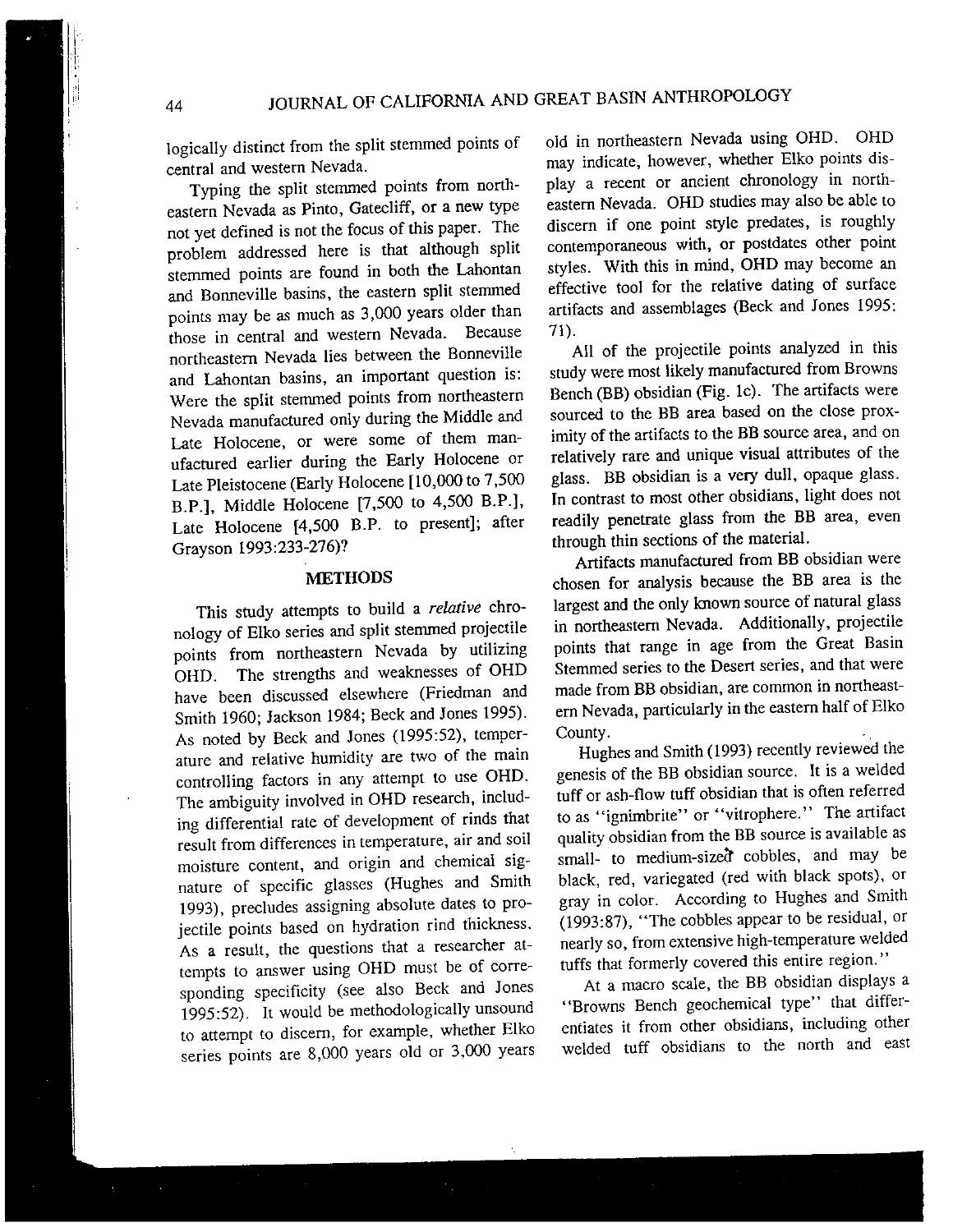(Hughes and Smith 1993:87). The RB source, however, extends over <sup>a</sup> very large area, and factors such as multiple eruption chambers resulted in geochemical variation between obsidian cobbles within the genera<sup>l</sup> source area. As Hughes and smith (1993:85) noted, "Several processes con tribute to geochemical variability in obsidian formed in welded ash-flow deposits, and this chemical variation can be expected in obsidian artifacts derived from such deposits."

.t.

j

The geochemical variability exhibited by the BB obsidian source has only begun to be explored, and this is another reason why any attempt to assign absolute dates to artifacts based on OHD would be premature. Until more research is conducted on the possible variability in hydration rates between individual glass sources within the larger BB source area, and between BB artifacts lying on the surface versus those that have been buried for an extensive period of time, the relative dating of artifacts reported here must assume a constant rate of hydration for BR obsidian regar<sup>d</sup> less of the specific environmental histories of each artifact. This assumption is oversimplistic, but it may be noted that of the BE points that have been submitted for hydration analysis, <sup>20</sup> of the <sup>22</sup> (91%) Early Holocene Great Basin Stemmed points had hydration bands that measured  $10.5\mu$  or greater, and 32 of the 35 (91%) Late Holocene arrow points had hydration bands that measured  $5.1\mu$  or less. The general nature of the questions being asked in this study is considered congruen<sup>t</sup> with the OHD results obtained earlier and pre sented below.

The hydration rind measurements were com <sup>p</sup>leted by Thomas M. Origer, Director of the Obsidian Hydration Laboratory at Sonoma State University. After removing <sup>a</sup> small sample from each point specimen, the sample was reduced by manual grinding. The correct thin section thick ness was determined by the touch technique and the transparency test. Hydration bands were then measured with <sup>a</sup> microscope. Six measurements were taken at several locations along the edge of each thin section. Each hydration measurement represents the mean of these six measurements.

#### **OHD RESULTS**

Table <sup>I</sup> reports that OHD results have been obtained for 127 projectile points, three bifaces, and 30 <sup>p</sup>ieces of debitage manufactured from RB obsidian. Of the <sup>127</sup> points, 109 were recovered from northeastern Nevada. This study reports new OND results for 96 projectile points, including two Great Basin Stemmed, four Pinto-like, 22 split stemmed, three small stemmed, four Humboldt, three Large Side-notched, 22 Elko series, 14 Rosegate, <sup>18</sup> Desert Side-notched, and four Cotton wood Triangular points (Table 2).

OHD results for the projectile points recovered from northeastern Nevada are illustrated in Figure 2. The general chronology of Cottonwood, Desert Side-notched, and Rosegate points matches those reported for the Lahontan and Bonneville Basins (Holmer 1986:110, Fig. 23). On the other hand, the chronology of Elko series points most closely matches the chronology proposed for the Lahontan Basin, while the chronology of split stemmed points most closely matches the chronology propose<sup>d</sup> for the Bonneville Basin. It is these two point styles that are discussed in more detail below.

For this study, hydration measurements were obtained for 22 Elko series points (Fig. 3a-f) and <sup>22</sup> split stemmed points (Fig. 3g-l, n-o) from northeastern Nevada. The 22 split stemmed points were recovered from 12 different sites located primarily in the eastern half of Elko County. Of these <sup>22</sup> points, <sup>11</sup> were recovered from the Town Creek Site (Fig. lh). This site exhibited over 150 split stemmed points in <sup>a</sup> <sup>38</sup> by <sup>38</sup> m. area (Peter sen and Steams 1992). Four split stemmed points were found in the Pilot Creek Valley-Toano Range area (Fig. Ii), four were found north of the Hum boldt River (Fig. 1), two were found in Indepen dence Valley (Fig. Id), and one was from an un provenienced locality. Of the <sup>22</sup> Elko series points, <sup>15</sup> were recovered from the Pilot Creek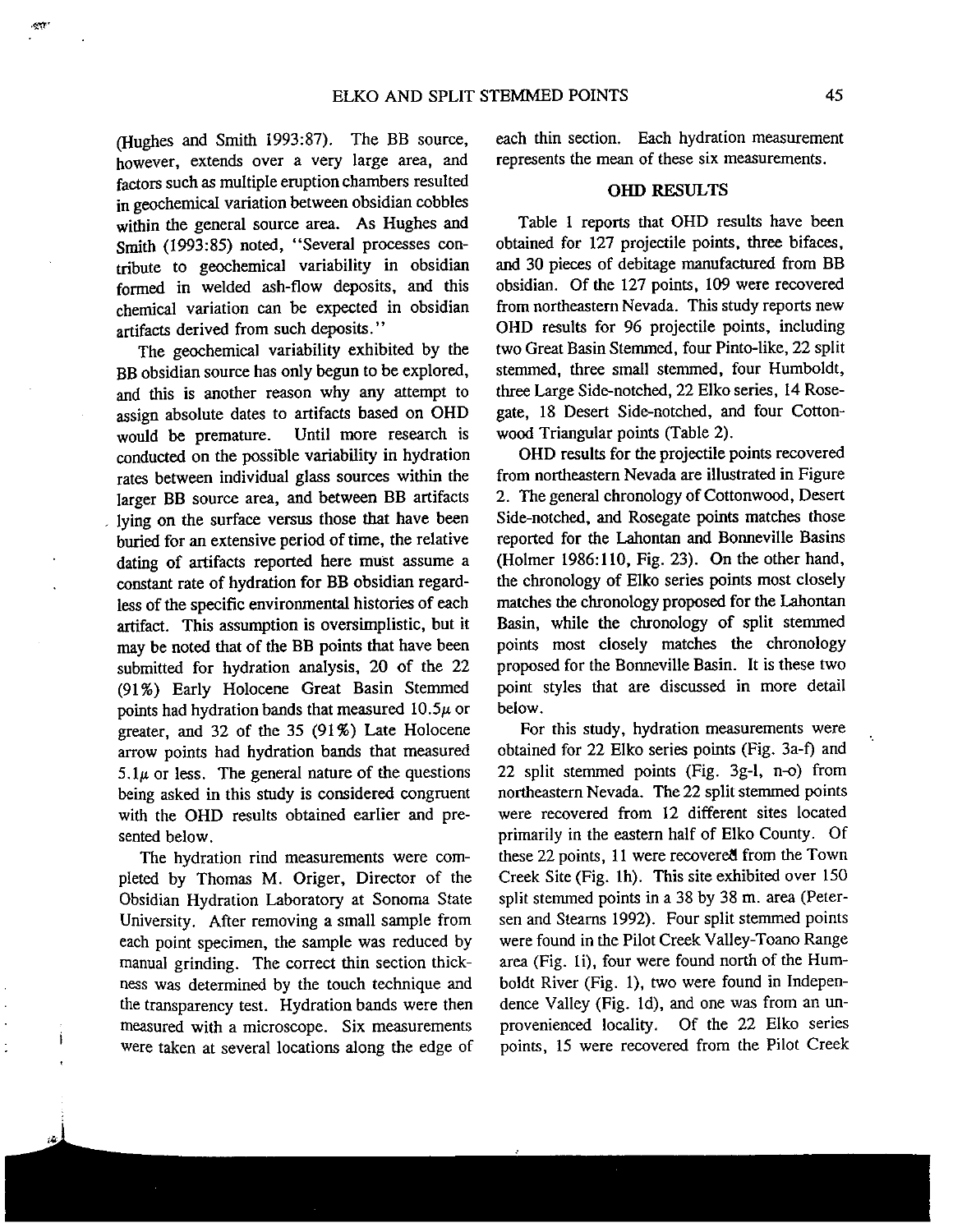Reference Associated No. of Range  $(\mu)$ Type Radiocarbon Date Samples Murphy 1985<sup>\*</sup> 6 9.6-11.2 N/A Great Basin Stemmed Beck and Jones 1990<sup>b</sup> 14 9.5-16.0 N/A this repor<sup>t</sup> N/A 2 14.0-15.0 Pinto-like<sup>c</sup> 4 4.7-12.7 N/A this report split stemmed 1 and 11.0 and 30 and 30 and 3990<br>  $\frac{1}{1}$  and  $\frac{1}{7.0}$  and  $\frac{1}{7.0}$  and  $\frac{1}{7.0}$  and  $\frac{1}{7.0}$  and  $\frac{1}{7.0}$  and  $\frac{1}{7.0}$  and  $\frac{1}{7.0}$  and  $\frac{1}{7.0}$  and  $\frac{1}{7.0}$  and  $\frac{1}{7.0}$  and  $11.0$ King  $1994<sup>d</sup>$  $N/A$  $\mathbf{1}$ 22 2.8-22.1 N/A this repor<sup>t</sup> N/A this repor<sup>t</sup> 3 8.6-9.4 small stemmed King 1994 1 8.2 N/A Humboldt this repor<sup>t</sup> 6.2-11.4 N/A 4Large Side-notched 3 7.1-9.3 N/A this report Reust et al. 1994<sup>e</sup> 3,030 B.P. 1 6.2 Elko series Beck and Jones 1990 N/A 2 10.0-11.0 King 1994 N/A 3 5.1-6.3 this repor<sup>t</sup> N/A 22 3.5-8.2 King 1994 N/A 1 5.l Rosegate N/A this repor<sup>t</sup> 14 1.2-6.8 Beck and Jones 1990 Desert Side-notched <sup>1</sup> 2.8 N/A this repor<sup>t</sup> 18 1.3-6.3 N/A this repor<sup>t</sup> Cottonwood <sup>4</sup> 1.7-2.9 N/A 2,600-3030 H.P. Reust et al. 1994 22 5.7-6.4 debitage 210 H.P. Reust et al. 1994 1 1.3 Murphy 1985 7 9.6-10.7 N/A King 1994 28.0-8.1 N/A bifaces Reust et al. 1994 2,600-3,030 H.P. 1 5.9

#### Table 1 OHD RESULTS OF PROJECTILE POINTS, BIFACES, AND DEBITAGE MANUFACTURED FROM BROWNS BENCH OBSIDIAN

Artifacts recovered from northern Independence Valley (Fig. Id).

Artifacts recovered from Long Valley (Fig. 1e).

Points exhibit narrow shoulders and minimal basal notching; these points resemble several of those recovered from the Pinto Basin site (Amsden 1935:47, Plate l3f, o). and from Long Valley. Nevada (Beck and Jones 1990:247, Fig. 4b).

Artifacts recovered from Ruby Valley (Fig. If).

Artifacts recovered from Dry Susie Creek (Fig. lg).

points ranged in thickness from  $2.8\mu$  to  $12.1\mu$ . the data presented in Figure 2. The remaining<br>The hydration bands on the Elko series points band widths ranged between 4.2 $\mu$  and 8.2 $\mu$  for The hydration bands on the Elko series points band widths ranged between 4.2 $\mu$  and 8.2 $\mu$  for ranged in thickness from 3.5 $\mu$  to 8.2 $\mu$ . The 2.8 $\mu$  Elko series points, and between 5.8 $\mu$  and 12.1 $\mu$ ranged in thickness from  $3.5\mu$  to  $8.2\mu$ . The  $2.8\mu$  Elko series points, and l<br>reading on a split stemmed point and the  $3.5\mu$  for split stemmed points. reading on a split stemmed point and the  $3.5\mu$ 

Valley-Toano Range area (Fig. ii), and seven reading on an Elko series point were aberrant were found north of the Humboldt River (Fig. 1). compared to the other readings from each re-<br>The hydration bands on the split stemmed spective population, so they were excluded from The hydration bands on the split stemmed spective population, so they were excluded from<br>nts ranged in thickness from  $2.8u$  to  $12.1u$ . the data presented in Figure 2. The remaining

II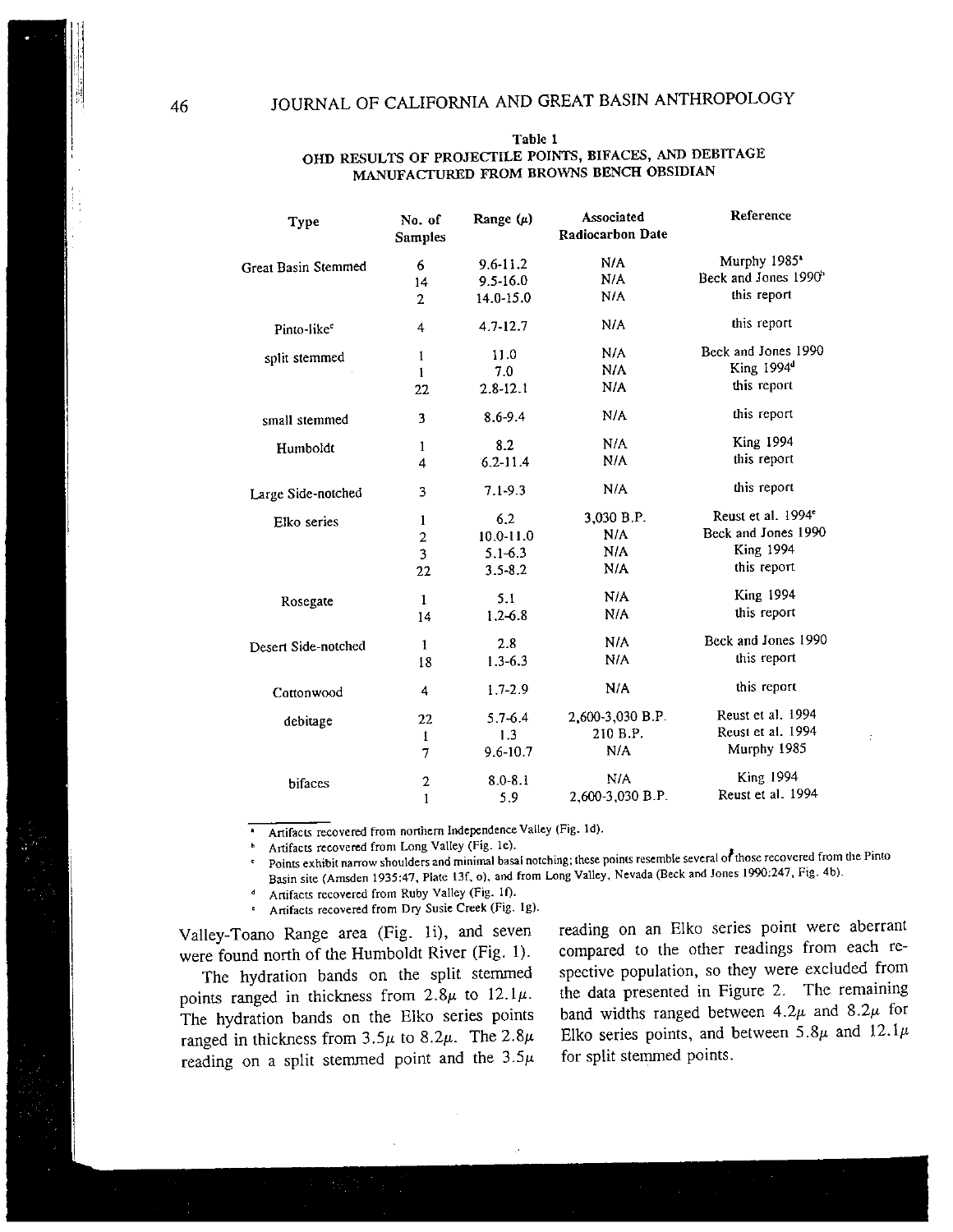| Point Type                 | Measurements $(\mu)$                                                                                              |  |  |  |  |  |  |  |
|----------------------------|-------------------------------------------------------------------------------------------------------------------|--|--|--|--|--|--|--|
| <b>Great Basin Stemmed</b> | 14.0, 15.0                                                                                                        |  |  |  |  |  |  |  |
| Pinto-like                 | 4.7, 5.4, 11.6, 12.7                                                                                              |  |  |  |  |  |  |  |
| split stemmed              | 2.8, 5.8, 5.9, 6.6, 6.8, 7.0, 7.1, 7.3, 7.3, 7.4, 7.6, 8.3, 8.4, 8.4,<br>8.6, 8.6, 8.7, 9.4, 9.4, 9.5, 10.5, 12.1 |  |  |  |  |  |  |  |
| Humboldt                   | 6.2, 6.3, 6.9, 11.4                                                                                               |  |  |  |  |  |  |  |
| Large Side-notched         | 7.1, 8.6, 9.3                                                                                                     |  |  |  |  |  |  |  |
| Elko series                | 3.5, 4.2, 4.3, 4.8, 5.8, 5.8, 5.9, 6.1, 6.2, 6.2, 6.3, 6.3, 6.7, 6.9,<br>7.2, 7.3, 7.3, 7.3, 7.5, 7.7, 7.8, 8.2   |  |  |  |  |  |  |  |
| Rosegate                   | 1.2, 2.0, 2.6, 3.7, 3.8, 4.0, 4.4, 4.9, 4.9, 4.9, 5.0, 5.1, 5.6, 6.8                                              |  |  |  |  |  |  |  |
| Desert Side-notched        | 1.3, 1.3, 1.4, 1.4, 1.5, 1.5, 1.8, 1.8, 2.0, 2.3, 2.4, 2.4, 2.5, 2.5,<br>2.5, 2.7, 4.4, 6.3                       |  |  |  |  |  |  |  |
| Cottonwood Triangular      | 1.7, 1.8, 2.2, 2.9                                                                                                |  |  |  |  |  |  |  |

| Table 2                                                      |  |
|--------------------------------------------------------------|--|
| NEW OBSIDIAN HYDRATION MEASUREMENTS FOR 93 PROJECTILE POINTS |  |
| FROM NORTHEASTERN NEVADA*                                    |  |

The three nondiagnostic "small stemmed" points are not included. Five of the <sup>93</sup> measurements reported here are considered aberrant:  $3.5\mu$  on an Elko series point;  $2.8\mu$  on a split stemmed point; 1.2 $\mu$  and 6.8 $\mu$  on two Rosegate points; and 6.3 $\mu$  on a Desert Side-notched point.

a

The mean hydration rim width of the <sup>21</sup> split stemmed points was  $8.1\mu$ . The mean hydration rim width of the 21 Elko series points was  $6.5\mu$ . The hydration bands on <sup>37</sup> of the <sup>42</sup> (88%) split stemmed and Elko series points measured between 5.8 $\mu$  and 9.5 $\mu$  (Table 2). After comparing these measurements to those obtained from Great Basin Stemmed and from arrow points, it was concluded that the majority of the split stemmed and Elko series points probably had been manufactured sometime during the Middle Holocene. The split stemmed points with hydration band widths of 10.5 $\mu$  and 12.1 $\mu$ , however, were most likely manufactured during the Early Holocene or Late Pleistocene.

Do the data indicate that Elko series points postdate all split stemmed points in northeastern Nevada? In order to determine if the split stem med and Elko series points came from statistically different or statistically similar populations, two Mann Whitney <sup>U</sup> tests were performed. The Mann Whitney <sup>U</sup> test is the ordinal equivalent of the parametric <sup>t</sup> test. The Mann Whitney <sup>U</sup> test was chosen instead of the <sup>t</sup> test in order to avoid the two major assumptions of the <sup>t</sup> test. Because it is <sup>a</sup> parametric statistic, the <sup>t</sup> test assumes that the two populations in question exhibit normal dis tributions and homogeneity of variance (Siegel 1956:152; Weinberg et al. 1981:410). If these two assumptions cannot be confidently applied to the interval or ordinal data being tested, then the Mann Whitney U is <sup>a</sup> powerful statistic to test whether two independent samples were drawn from the same population (Siegel 1956:116).

The first test included all 44 split stemmed and Elko series points (Table 3). The results indicated that the two populations are statistically different from one another at the 0.01 confidence level  $(Z_u)$  $= 3.17$ , critical Z<sub>u</sub> @ 0.01 = 2.58).

The second test excluded the  $2.8\mu$  reading on a split stemmed point and the  $3.5\mu$  reading on an Elko series point (Table 3). The second test also excluded the two split stemmed points with hydra tion bands equal to or greater than  $10.5\mu$ . Be-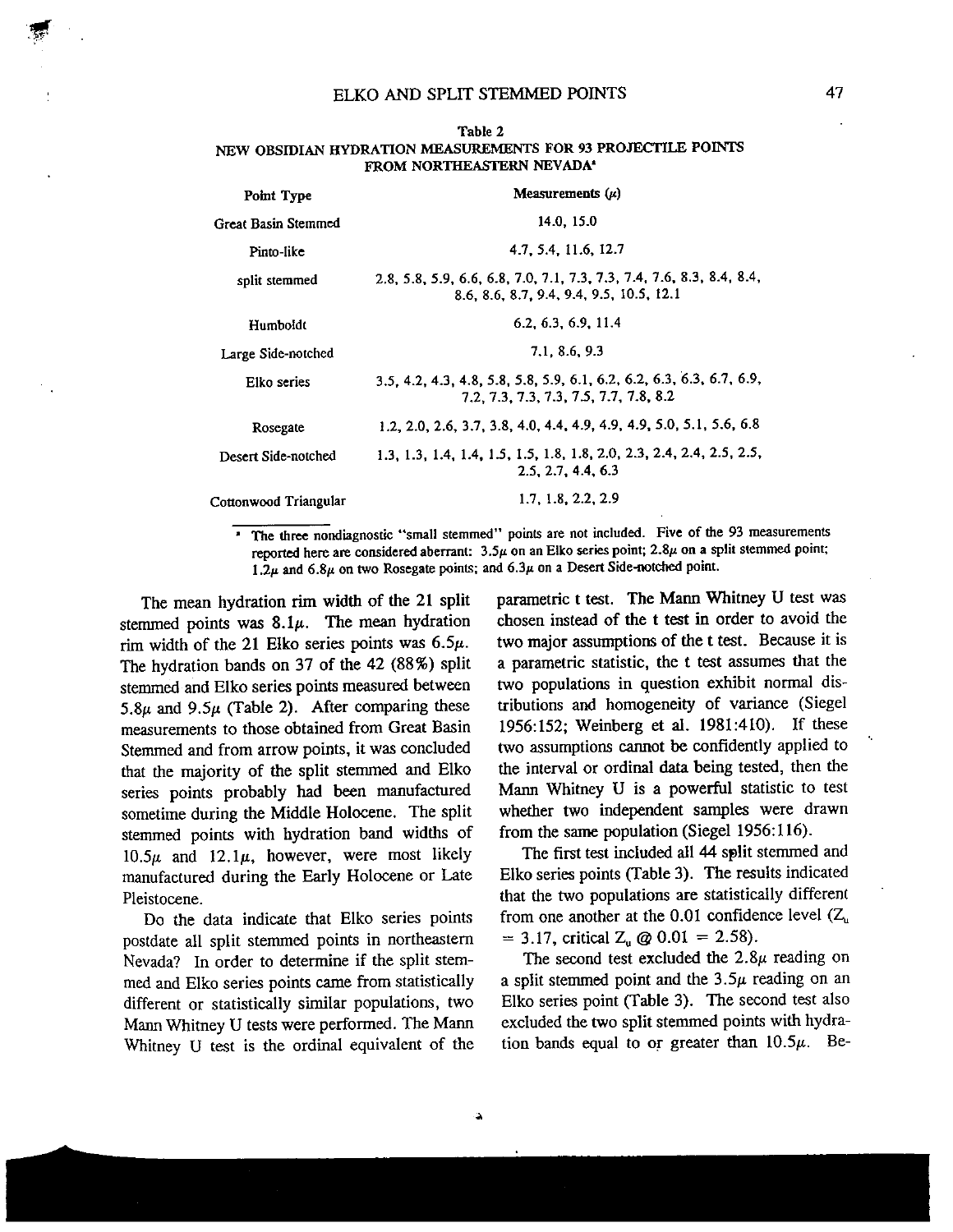

Fig. 2. Obsidian hydration results for <sup>101</sup> northeastern Nevada projectile points manufactured from Browns Bench obsidian. Of the <sup>109</sup> points from northeastern Nevada that have been measured for hydration bands, five are considered aberrant, and they have been removed from the samples reported here. These five are : (1) 3.5 $\mu$  on an Elko series point; (2) 2.8 $\mu$  on a split stemmed point; (3) 6.8 $\mu$  on a Rosegate point; (4) 1.2 $\mu$  on a Rosegate point; and (5) 6.3 $\mu$  on a Desert Side-notched point. The three nondiagnostic "small stemmed" points also were not included in the sample. The dots represen<sup>t</sup> the mean of each point type sample. Point abbreviations are as follows: Cottonwood Triangular (CTND); Desert Side-notched (DSN); Rosegate (RSGT); Elko series (ELKO); Large Side-notched (LSN); Humboldt (HMBT); split stemmed (SS); Great Basin Stemmed (GBS).

cause these two split stemmed points probably were made during the Late Pleistocene or Early Holocene, they may have significantly affected the results of the first Mann Whitney <sup>U</sup> test. How ever, the second test indicated that the <sup>19</sup> remain ing split stemmed points and the <sup>21</sup> Elko series points were also from statistically different popula tions ( $Z_{u} = 3.10$ , critical  $Z_{u} \textcircled{a} 0.01 = 2.58$ ).

The statistical tests may indicate that through out much of northeastern Nevada, Elko series points postdate most or all of the split stemmed points, just as Thomas (1981) argue<sup>d</sup> for the western Great Basin, and as Elston and Katzer (1990) argue<sup>d</sup> for the Upper Humboldt Drainage.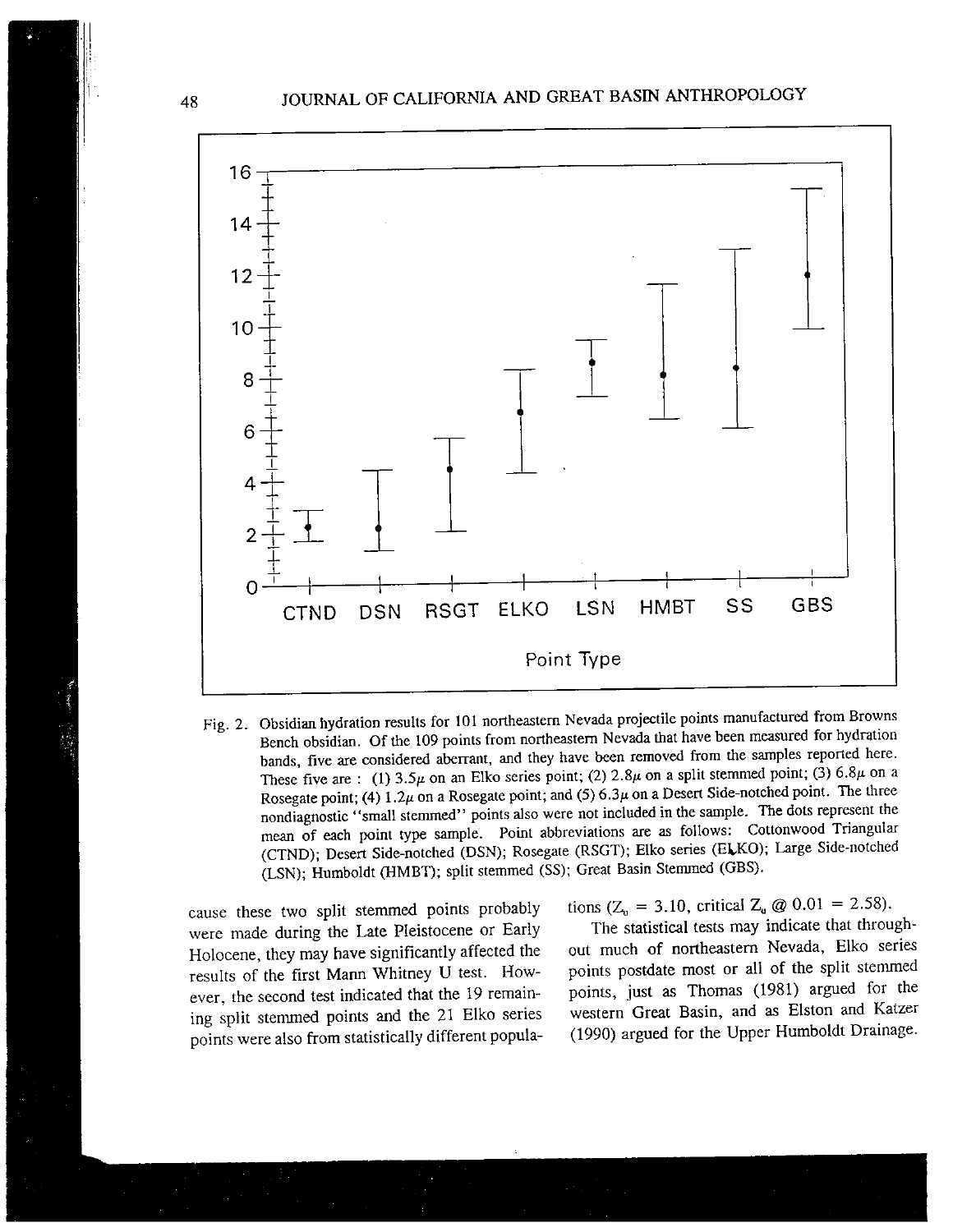



Fig. 3. Outline sketches of representative samples of Elko, split stemmed, and other Pinto-like points submitted for hydration analysis: (a-f) Elko series; (g-l, n-o) split stemmed; (m, p-q) shouldered with minimal basal notching. Scale bar represents one centimeter.

#### DISCUSSION

ĵ.

ŧ

The chronological patterning just described may not apply to the western margins of the Bonneville Basin. The data presented above suppor<sup>t</sup> diffu sionary models that <sup>p</sup>lace the earliest Elko points in the Bonneville Basin and the latest Elko points in the Lahontan Basin (see Beck and Jones 1994 for <sup>a</sup> review). Specifically, the hydration bands on eight of the <sup>22</sup> Elko series points measured between 7.2 $\mu$  and 8.2 $\mu$ . The remaining 14 Elko points had hydration bands that measured between 3.5 $\mu$  and 6.9 $\mu$ . Of the eight Elko points that had hydration bands measuring  $7.2\mu$  or greater, seven (88%) were found along the western margins of the Bonneville Basin. This relative chronological ordering would be expected if Elko series points originated in the eastern Great Basin, and later diffused through northeastern Nevada to the Lahontan Basin.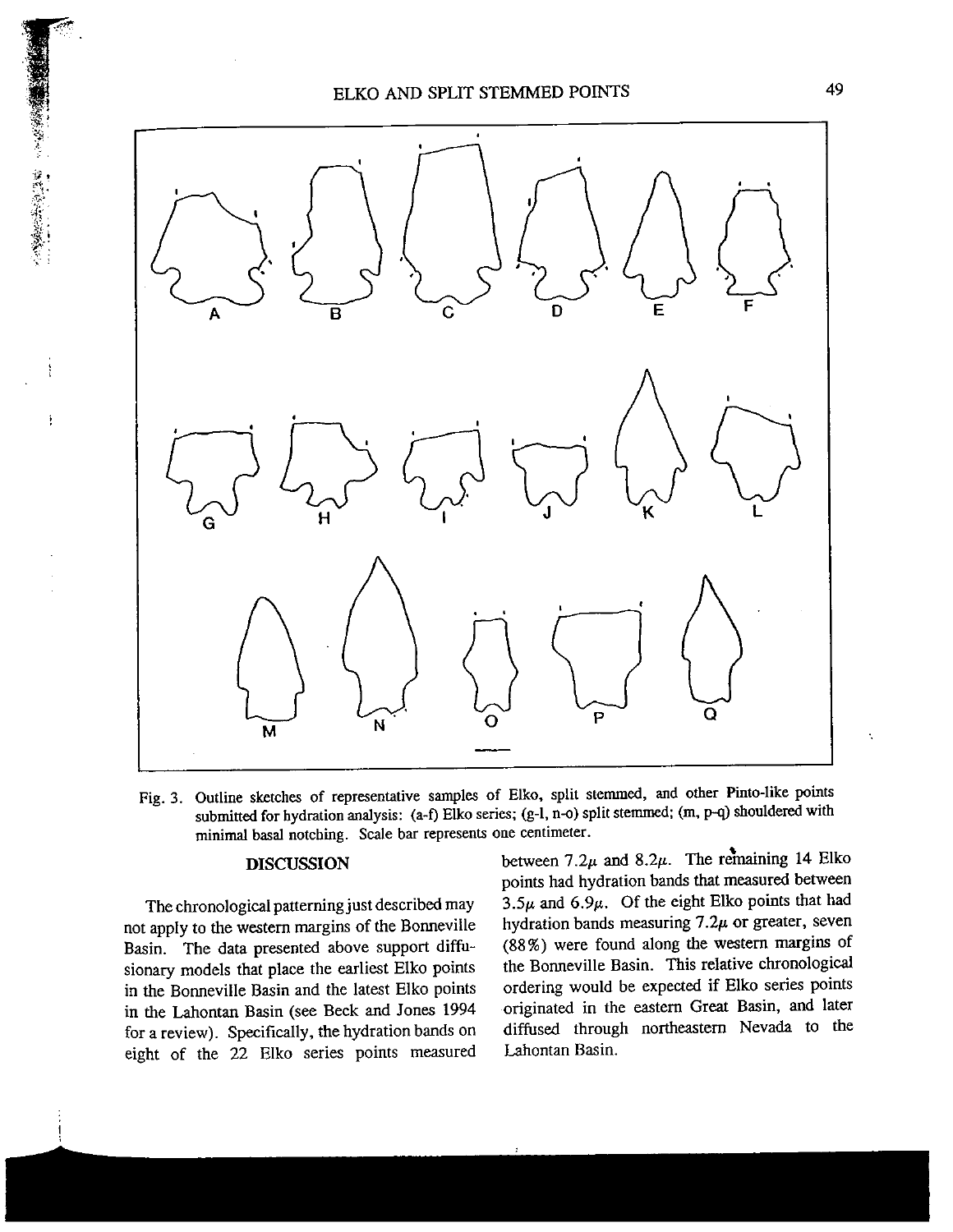### <sup>50</sup> JOURNAL OF CALIFORNIA AND GREAT BASIN ANTHROPOLOGY

#### Table 3 MANN WHITNEY U RESULTS OF SPLIT STEMMED AND ELKO SERIES POINTS

|                                | п, | $\mathbf{n}_2$ | Z.         | Critical Critical | $Z_{n}(0.05)$ $Z_{n}(0.01)$ |
|--------------------------------|----|----------------|------------|-------------------|-----------------------------|
| Test 1 <sup>b</sup> 22 22 3.17 |    |                |            | 1.96              | 2.58                        |
| Test $2c$                      |    |                | 19 21 3.10 | 1.96              | 2.58                        |

- $H_0$  = same population; H<sub>1</sub> = different population; to reject  $H_0$ , the  $Z_u$  value must be higher than the critical Z, value.
- <sup>b</sup> All 22 split stemmed points and all 22 Elko series points included.
- The  $3.5\mu$  reading on an Elko series point and the  $2.8\mu$ , 10.5 $\mu$ , and 12.1 $\mu$  readings on split stemmed points were removed from the test.

Holmer (1986:99, Fig. 9) argue<sup>d</sup> that Early Holocene age<sup>d</sup> split stemmed points in north eastern Nevada are restricted to the Bonneville Basin. The split stemmed point that had <sup>a</sup> hydra tion band width of  $10.5\mu$  (Fig. 3o) was recovered in Pilot Creek Valley along the far western margins of the Bonneville Basin (Fig. Ii). The split stemmed point that had <sup>a</sup> hydration band width of  $12.1\mu$  (Fig. 3n), on the other hand, was recovered at Badger Spring, west of Mary's River (Pig. 1j). Both points are shouldered rather than corner notched, and in genera<sup>l</sup> morphology appear to fit into the Pinto type as defined by Amsden (1935:44). The Badger Spring point probably indicates that Early Holocene age<sup>d</sup> Pinto-like points are not restricted to the Bonneville Basin in northeastern Nevada. Additional ORD results obtained from Murphy (1985) and for this study lend suppor<sup>t</sup> to this interpretation.

Amsden (1935:44) defined the quintessential Pinto point as "a projectile point with <sup>a</sup> definite although narrow shoulder and usually an incurving base." Nevertheless, in the original Pinto Basin report, Amsden (1935:47, Plate 19a, b, d, e, f, j, m, and o) illustrated eight shouldered points that exhibited slight to nonexistent incurving bases. In east-central Nevada, Beck and Jones (1990:247)

called points similar to these "Pinto Group A."

Five projectile points from northeastern Nevada that each exhibited narrow shoulders but weak incurving bases were submitted for OHD analysis (for examples, see Fig. 3m, p-a). These points were labeled "Pinto-like" in Table 1, but they were included in the "split stemmed" category in Figure <sup>2</sup> because they probably represen<sup>t</sup> subtypes of the more genera<sup>l</sup> Pinto and Gatecliff styles of projectile points. Two of these points exhibited very thick hydration bands. The hydration band on one of these Pinto-like points measured  $12.7\mu$ (Fig. 3p), and the other measured  $11.6\mu$  (Fig. 3q). These two points were recovered from northern Independence Valley (Fig. id), and both were as sociated with several Great Basin Stemmed points that previously were subjected to OHD analysis (Murphy 1985). The hydration bands on the six Independence Valley Great Basin Stemmed points ranged from  $9.6\mu$  to  $11.2\mu$  (see Table 1). Five of these six hydration band measurements were tightly clustered between  $10.5\mu$  and  $11.2\mu$ . Collectively, the Independence Valley and Badger Spring points indicate that Early Holocene/Late Pleistocene age<sup>d</sup> Pinto-like points are presen<sup>t</sup> in northeastern Nevada at least as far west as Mary's River (see Fig. 1).

Because the majority of hydration bands on the split stemmed points measured between  $5.8\mu$  and  $9.5\mu$ , the data collectively indicate that both Middle Holocene and Early Holocene/Late Pleisto cene age<sup>d</sup> split stemmed points are presen<sup>t</sup> in northeastern Nevada. This interpretation corrobo rates Basgall and Hall's (1993) prediction that split stemmed points will likely exhibit a very long chronology in the northern portion of the Great Basin.

It is unclear, however, whether the split stemmed points from northeastern Nevada exhibit <sup>a</sup> continuous chronological distribution spanning the Early through Middle Holocene, or whether <sup>a</sup> hiatus existed between the Early Holocene/Late Pleistocene age<sup>d</sup> split stemmed points and those that were manufactured during the Middle Holo-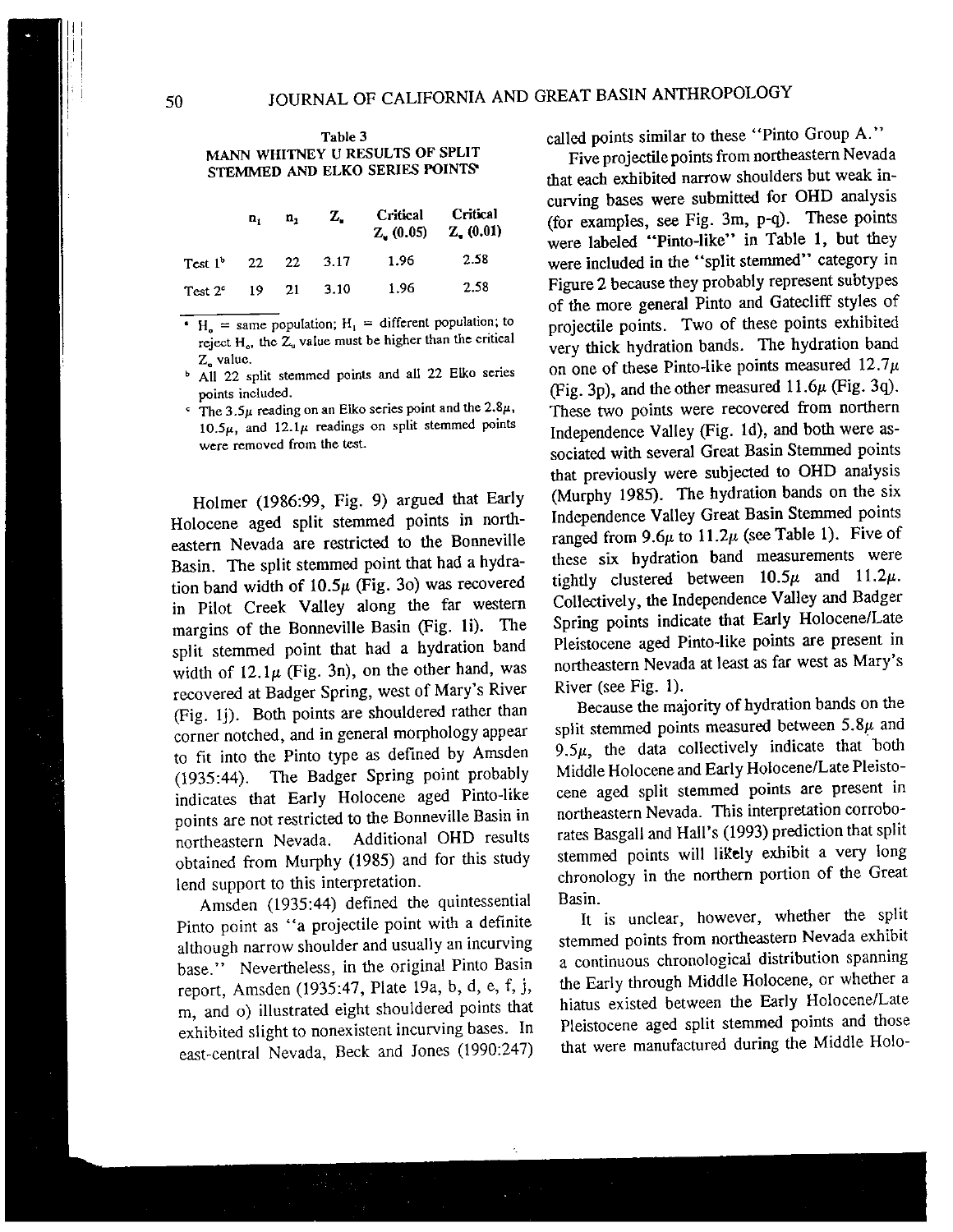|                 | Lahontan Basin       |      | Northeastern Nevada  |      | <b>Bonneville Basin</b> |      |
|-----------------|----------------------|------|----------------------|------|-------------------------|------|
|                 | <b>Split Stemmed</b> | Elko | <b>Split Stemmed</b> | Elko | <b>Split Stemmed</b>    | Elko |
| Late Holocene   | х                    | X    |                      | х    | x                       | х    |
| Middle Holocene | X                    |      | X                    | X    | х                       | X    |
| Early Holocene  |                      |      | x                    |      | x                       | х    |

Table 4 HOLOCENE PRESENCE OF ELKO SERIES AND SPLIT STEMMED POINTS IN TIlE LAHONTAN BASIN, NORTHEASTERN NEVADA, AND BONNEVILLE BASIN

cene. Resolving this issue would have important implications for corroborating or refuting several existing models that account for the diachronic distribution of projectile point styles across the Great Basin.

i.

Holmer and Ringe (1986:278, Fig. 6.2-1) and Holmer (1990:53, Fig. 7) proposed that a Middle Holocene aged split stemmed point spread from the southwestern Great Basin through the central Great Basin and lastly to northeastern Nevada and southern Idaho. Holmer (1990) further suggested that this Middle Holocene aged movement of split stemmed points marks the arrival of Numic peoples into the central and northern Great Basin regions. If the split stemmed points from north eastern Nevada exhibit a bimodal chronological distribution (that is, if there is an Early Holocene variety of split stemmed point that differs chrono logically and morphologically from a Middle Holocene variety), then these data may support Holmer's model. Nevertheless, before accepting this model, it must be shown that the split stemmed points from northeastern Nevada postdate those from the southwestern Great Basin.

#### **CONCLUSION**

Split stemmed points probably were manu factured in northeastern Nevada before Elko series points diffused into the area from the east. This early manifestation of split stemmed points may be related to the distribution of Pinto-like points that

stretched from southern California across southern Nevada and Utah, and northward into northeastern Nevada and other parts of the northern Great Basin (see also Basgall and Hall 1993). The early manifestation of Pinto-like points in northeastern Nevada may or may not be related to the Middle Holocene aged split stemmed points from the re gion. If they are not related, then northeastern Nevada may have experienced two separate diffu sionary influences during the Middle Holocene as split stemmed points diffused northward, and Elko series points diffused westward.

The chronological patterning of Elko series and split stemmed projectile points in northeastern Nevada does not entirely match those from either the Bonneville or the Lahontan basins (Table 4). Thus, neither the Bonneville Basin nor the Lahontan Basin by themselves are good analogues: for interpretation of the ages of the projectile points from northeastern Nevada.

#### ACKNOWLEDGEMENTS

This research was supported by the Bureau of Land Management (BLM), Nevada State and Elko District offices. <sup>I</sup> appreciate the assistance of Pat Barker and Ron King of the BLM in Reno, as well as Bill Baker of the BLM in Elko. This report is dedicated to the late Ron King, who had a keen interest in the chronology and typology of projectile points from northeastern and central Nevada. The comments and suggestions of Pat Barker, Bob Elston, Ron King, Jim Wilde, and two anonymous reviewers were quite useful. Any errors or shortcomings in this paper are mine alone.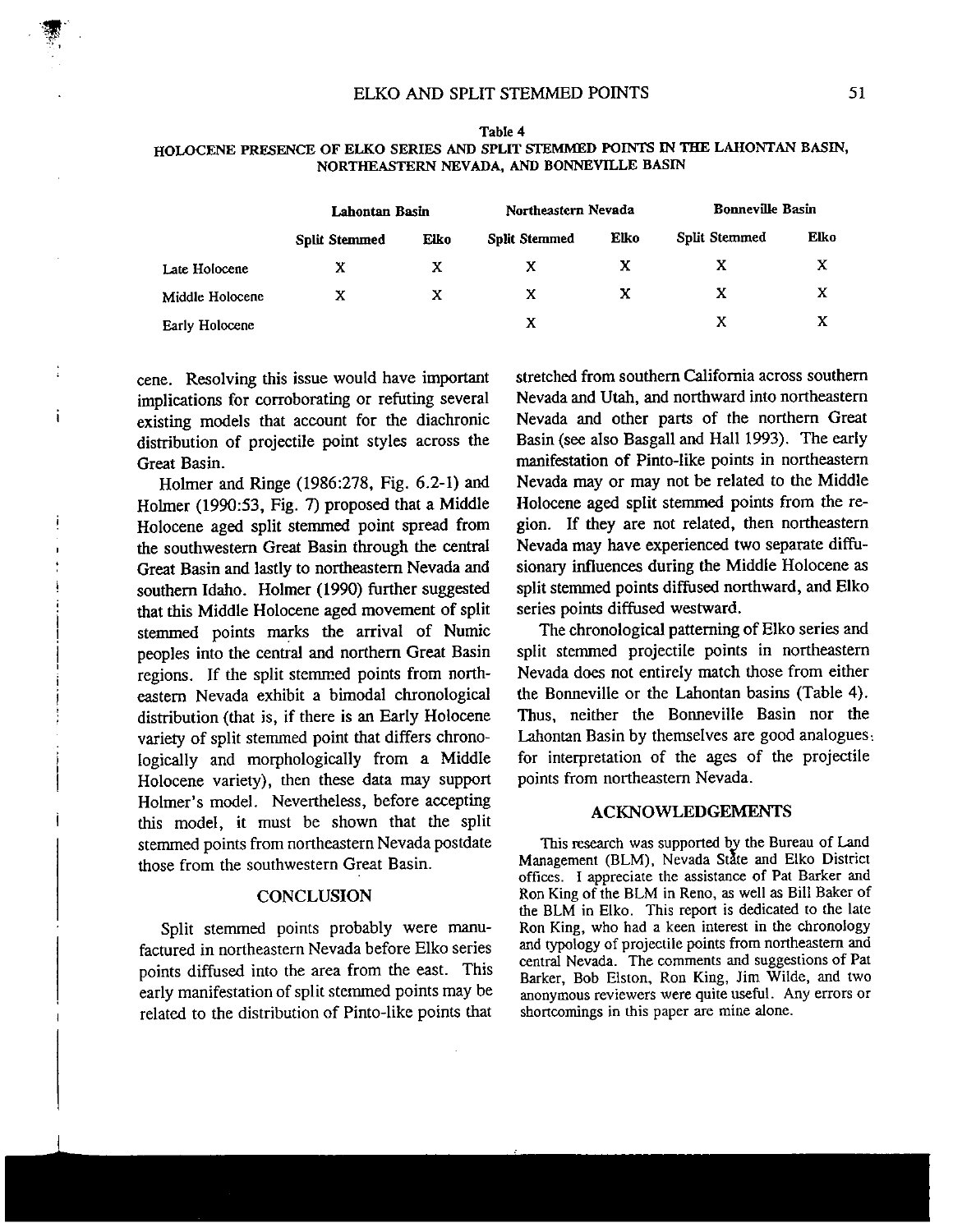#### REFERENCES

- Aikens, C. Melvin
	- 1970 Hogup Cave. University of Utah Anthro pological Papers No. 93.

Amsden, C. A.

- 1935 The Pinto Basin Artifacts. In: The Pinto Basin Site: An Ancient Aboriginal Camping Ground in the California Desert, B. W. Campbell and W. H. Campbell, eds., pp. 33-51. Southwest Museum Papers No. 9.
- Basgall, Mark B., and M. C. Hall
	- 1993 Observations on Morphological and Tem poral Variation in Pinto Points from the Southwestern Great Basin. Paper presented at the annual meetings of the Society for California Archaeology, Asilomar.

Beck, Charlotte, and George T. Jones

- 1990 The Late Pleistocene/Early Holocene Ar chaeology of Butte Valley, Nevada: Three Seasons' Work. Journal of California and Great Basin Anthropology 12(2):231-261.
- 1994 Diffusion and Typological Variation. Paper presented at the annual meetings of the So ciety for American Archaeology, Anaheim.
- 1995 Dating Surface Assemblages Using Obsidian Hydration. In: Dating in Exposed and Sur face Contexts, C. Beck, ed., pp. 47-76. Al-<br>buquerque: University of New Mexico University of New Mexico Press.

Clewlow, C. W., Jr.

1967 Time and Space Relations of Some Great Basin Projectile Point Types. Berkeley: University of California Archaeological Survey Reports No. 70.

Elston, Robert G.

- 1986 Prehistory of the Western Area. In: Hand book of North American Indians, Vol. Il, Great Basin, Warren L. d'Azevedo, ed., pp. 135-148. Washington: Smithsonian Institu tion.
- Elston, Robert G., and Elizabeth E. Rudy (eds.)
	- The Archaeology of James Creek Shelter. University of Utah Anthropological Papers No. 115.

Elston, Robert G., and Keith L. Katzer

1990 Conclusions. In: The Archaeology of James Creek Shelter, Robert G. Elston and Elizabeth E. Budy, eds., pp. 257-274. University of Utah Anthropological Papers No. 115.

Elston, Robert G., and Christopher Raven

1992 Archaeological Investigations at Tosawihi, A Great Basin Quarry, Part 1: The Periphery. Report on file at the Bureau of Land Man agement, Elko.

Flenniken, J. Jeffrey, and Philip J. Wilke

1989 Typology, Technology, and Chronology of Great Basin Dart Points. American Anthro pologist 91(1):149-158.

Friedman, Irving, and Robert L. Smith

1960 A New Dating Method Using Obsidian: Part 1, The Development of the Method. American Antiquity 33(l):149-155.

Grayson, Donald K.

1993 The Desert's Past: A Natural Prehistory of the Great Basin. Washington: Smithsonian Institution Press.

Harrington, Mark R.

1957 A Pinto Site at Little Lake, California. Southwest Museum Papers No. 17.

Heizer, Robert F., and Martin A. Baumhoff

1961 The Archaeology of Two Sites at Eastgate, Churchill County, Nevada: Wagon Jack Shelter. University of California Anthro pological Records 29(4).

Heizer, Robert F., Martin A. Baumhoff, and C. W. Clewlow, Jr.

1968 Archaeology of South Fork Shelter (NV-El 11), Elko County, Nevada. Berkeley: Reports of the University of California Archaeological Survey No. 71.

Holmer, Richard N.

- 1986 Common Projectile Points of the Intermoun tain West. In: Anthropology of the Desert West: Essays in Honor of Jesse D. Jen nings, Carol J. Condie and Don D. Fowler, eds., pp. 89-115. University of Utah An thropological Papers No. 110.
- 1990 Prehistory of the Northern Shoshone. In: Fort Hall and the Shoshone-Bannock, E. S. Lohse and Richard N. Holmer, eds., pp. 41-59. Pocatello: Idaho State University Press.

Holmer, Richard N., and B. L. Ringe

1986 Numic Occupation of the Upper Snake River Basin. In: Shoshone-Bannock Culture His tory, Richard N. Holmer, ed., pp. 271-280. Pocatello: Swanson/Crabtree Anthropolog ical Research Laboratory Reports of Investi gations 85-16.

Hughes, Richard E., and Robert L. Smith

1993 Archaeology, Geology, and Geochemistry in